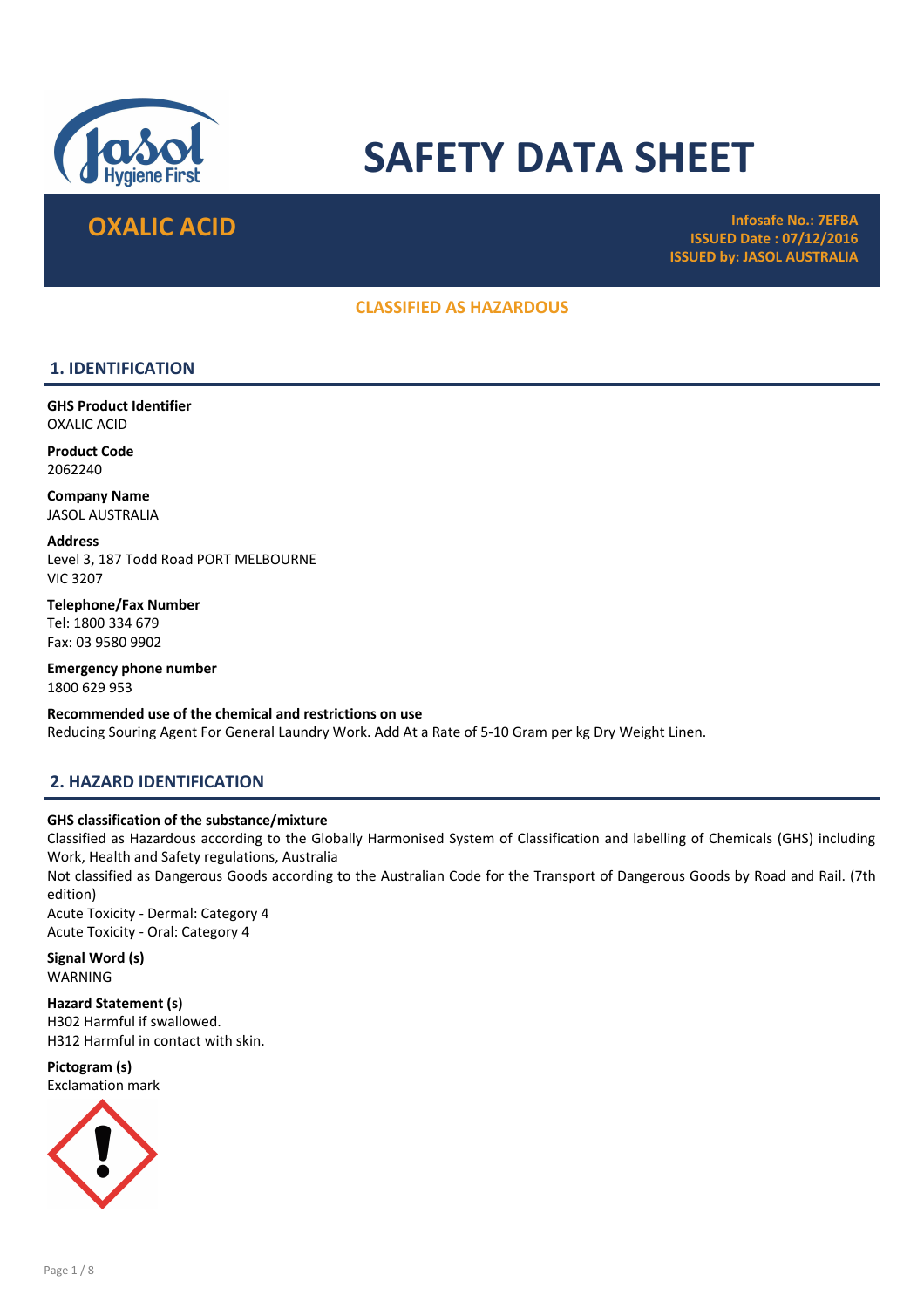#### Precautionary statement – Prevention

P264 Wash contaminated skin thoroughly after handling. P270 Do not eat, drink or smoke when using this product. P280 Wear protective gloves/protective clothing/eye protection/face protection.

#### Precautionary statement – Response

P301+P312 IF SWALLOWED: Call a POISON CENTER or doctor/physician if you feel unwell. P302+P352 IF ON SKIN: Wash with plenty of soap and water. P321 Specific treatment (see on this label). P330 Rinse mouth. P362+P364 Take off contaminated clothing and wash it before reuse.

#### Precautionary statement – Disposal

P501 Dispose of contents/container to an approved facility.

# 3. COMPOSITION/INFORMATION ON INGREDIENTS

#### Ingredients

| <b>Name</b>           | <b>CAS</b> | <b>Proportion</b> |
|-----------------------|------------|-------------------|
| Oxalic acid dihydrate | 6153-56-6  | 100 %             |

# 4. FIRST-AID MEASURES

#### Inhalation

Remove victim from exposure to fresh air. If not breathing, apply artificial respiration. If breathing is difficult, give oxygen. Seek medical attention immediately.

#### Ingestion

Rinse mouth with water. Give plenty of water to drink provided victim is conscious. Never give anything by mouth to an unconscious person. Do NOT induce vomiting. Seek medical attention.

#### Skin

Carefully and gently brush the contaminated body surfaces in order to remove all traces of product for at least 15 minutes. Wash affected area immediately with plenty of water. Remove contaminated clothing and wash before re-use. If necessary, seek medical advice.

#### Eye contact

If in eyes, hold eyelids apart and flush continuously with running water. Remove contact lenses if present and easy to do. Seek medical attention.

#### First Aid Facilities

Eye wash station and normal washroom facilities.

#### Advice to Doctor

Treat symptomatically based on judgement of doctor and individual reactions of patient.

#### Most important symptoms/effects, acute and delayed

No adverse health effects expected if the product is handled in accordance with this SDS and the product label.

#### Other Information

No information available on medical conditions aggravated by exposure to this product.

Most important symptoms and effects, both acute and delayed: Prolonged or repeated skin contact may cause dermatitis. If inhaled can cause a burning sensation of the nose and throat, coughing, shortness of breath, sore throat, symptoms of immediate effects.

# 5. FIRE-FIGHTING MEASURES

#### Fire Fighting Measures

Avoid open flame. Avoid contact with oxidising materials. Clear fire area of all non-emergency personnel. Stay upwind. Keep out of low areas. Eliminate ignition sources. Move fire exposed containers from fire area if it can be done without risk.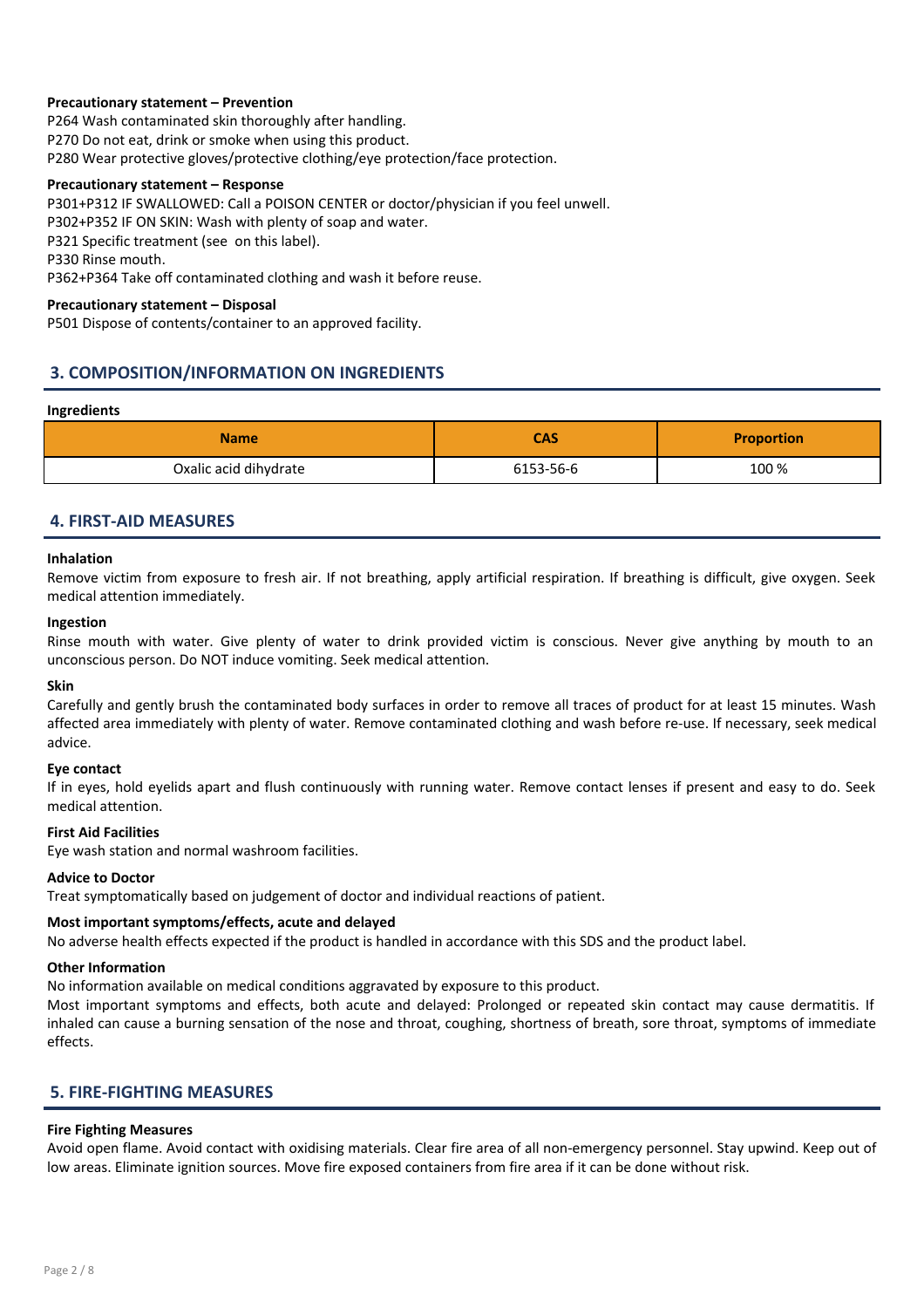#### Suitable Extinguishing Media

In case of fire, use water spray, powder, foam, or carbon dioxide. Use extinguishing measures that are appropriate to local circumstances and the surrounding environment.

#### Hazards from Combustion Products

In case of fire, toxic fumes of carbon monoxide and carbon dioxide may be formed.

#### Specific Methods

Do NOT allow fire fighting water to reach waterways, drains or sewers. Store fire fighting water for treatment. Fire fighters should wear a positive-pressure self-contained breathing apparatus (SCBA) and protective fire fighting clothing (includes fire fighting helmet, coat, trousers, boots and gloves).

#### Specific Hazards Arising From The Chemical

Product is a non-flammable solid.

# 6. ACCIDENTAL RELEASE MEASURES

#### Emergency Procedures

For non-emergency personnel: Ensure adequate ventilation. Keep dust levels to a minimum. Keep unprotected persons away. Avoid contact with skin, eyes, and clothing - wear suitable protective equipment (see section 8). Avoid inhalation of dust - ensure that sufficient ventilation or suitable respiratory protective equipment is used, wear suitable protective equipment (see section 8).

For emergency responders:

Keep dust levels to a minimum.

Ensure adequate ventilation.

Keep unprotected persons away.

Avoid contact with skin, eyes, and clothing - wear suitable protective equipment (see section 8).

Avoid inhalation of dust - ensure that sufficient ventilation or suitable respiratory protective equipment is used, wear suitable protective equipment (see section 8).

#### Methods And Materials For Containment And Cleaning Up

Stop leak if safe to do so. Isolate the danger area. Wipe off with water.

#### Spills & Disposal

Collect up dry and deposit in waste containers for later disposal according to regulations. Wipe off with water. (Extra personal protection: P2 filter respirator for harmful particles).

#### Personal Protection

Personnel involved in the clean up should wear full protective clothing as listed in section 8.

# Environmental Precautions

Contain the spillage. Keep the material dry if possible. Cover area if possible to avoid unnecessary dust hazard. Avoid uncontrolled spills to watercourses and drains. Any large spillage into watercourses must be alerted to the Environment Agency or other regulatory body.

# 7. HANDLING AND STORAGE

#### Handling and storage

Ensure an eye bath and safety shower are available and ready for use. Observe good personal hygiene practices and recommended procedures. Wash thoroughly after handling. Avoid contact with eyes, skin and clothing. Do not inhale product dust/fumes. Wear protective equipment (refer to section 8). Do NOT wear contact lenses when handling this product. Keep dust levels to a minimum. Enclose dust sources, use exhaust ventilation.

#### Conditions for safe storage, including any incompatibilities

The substance should be stored under dry conditions. Recipients tightly closed at Room temperature. Separated from strong bases, oxidizing materials, food and feed. This product is not classified dangerous for transport according to The Australian Code for the Transport of Dangerous Goods By Road and Rail.

#### Other Information

Store in original packaging as approved by manufacturer.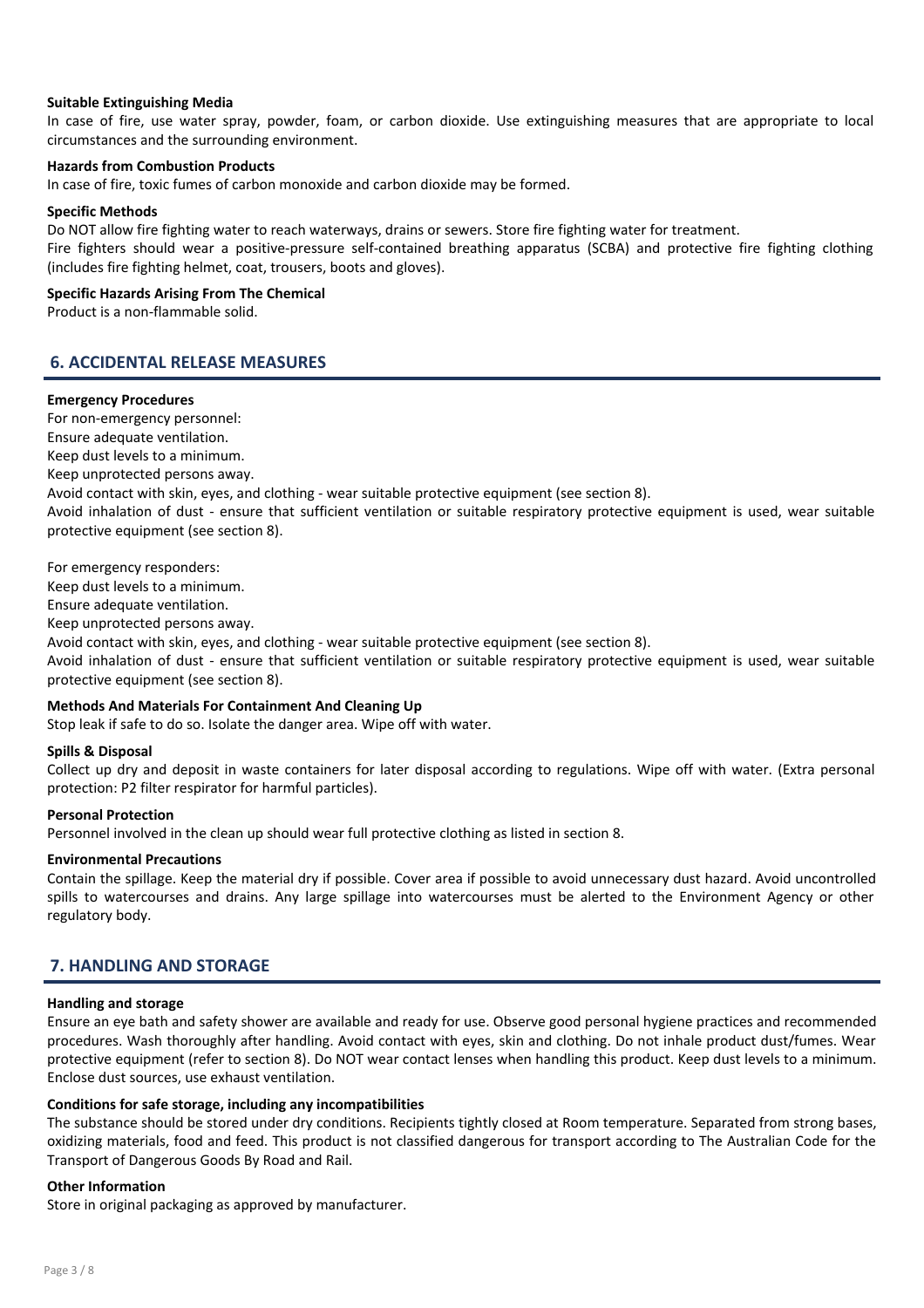# 8. EXPOSURE CONTROLS/PERSONAL PROTECTION

#### Exposure Controls, Personal Protection

No exposure standard has been established for this product by the The Safe Work Australia (SWA). However, the exposure standard for dust not otherwise specified is 10 mg/m3 (for inspirable dust) and 3 mg/m3 (for respirable dust). Please also note the following:

OEL (TWA): 1 mg/m3 (ACGIH 1990-1991)

OEL (como STEL): 2 mg/m3 (ACGIH 1990-1991)

DNEL for Workers:

Local effects - acute: DNEL (derived not effect level) dermal: 0.69 mg/cm2

Systemic effects - long term: DNEL (derived not effect level) dermal: 2.29 mg/Kg bw/day

Systemic effects - long term: DNEL (derived not effect level) inhalation: 4.03 mg/m3

DNEL for General Population:

Local effects - acute: DNEL (derived not effect level) dermal: 0.35 mg/cm2

Systemic effects - long term: DNEL (derived not effect level) dermal: 1.14 mg/Kg bw/day

Systemic effects - long term: DNEL (derived not effect level) oral: 1.14 mg/m3

PNEC water (freshwater): 0.1622 mg/L

PNEC water (sea water): 0.01622

PNEC water (intermittent spills): 1622 mg/L

NOTE: The exposure value at the TWA is the average airborne concentration of a particular substance when calculated over a normal 8 hour working day for a 5 day working week. These exposure standards are guides to be used in the control of occupational health hazards. All atmospheric contamination should be kept to as low a level as is workable. These exposure standards should not be used as fine dividing lines between safe and dangerous concentrations of chemicals. They are not a measure of relative toxicity.

### Occupational exposure limit values

No Exposure Limit Established

Biological Limit Values No Biological limit available.

Other Exposure Information Not available.

#### Appropriate Engineering Controls

A system of local and/or general exhaust is recommended to keep employee exposures as low as possible. Local exhaust ventilation is generally preferred because it can control the emissions of the contaminant at its source, preventing dispersion of it into the general work area.

#### Personal Protective Equipment

RESPIRATOR: Wear a suitable particle filter mask (P2 filter respirator for harmful particles) (AS1715/1716).

EYES: Do NOT wear contact lenses. Tightly fitting goggles with side shields, or wide vision full goggles (AS1336/1337).

HANDS: Wear suitable gloves (nitrile, neoprene, natural rubber, polyvinyl) (AS2161).

CLOTHING: Long-sleeved standard work clothing, long pants, and safety footwear (resistant to corrosive chemicals and which prevent penetration of dust) (AS3765/2210).

#### Thermal Hazards

The substance does not represent a thermal hazard, thus special consideration is not required.

# 9. PHYSICAL AND CHEMICAL PROPERTIES

Form Solid

Appearance Uncoloured crystals or white powder

Colour Uncoloured or white

Odour Odourless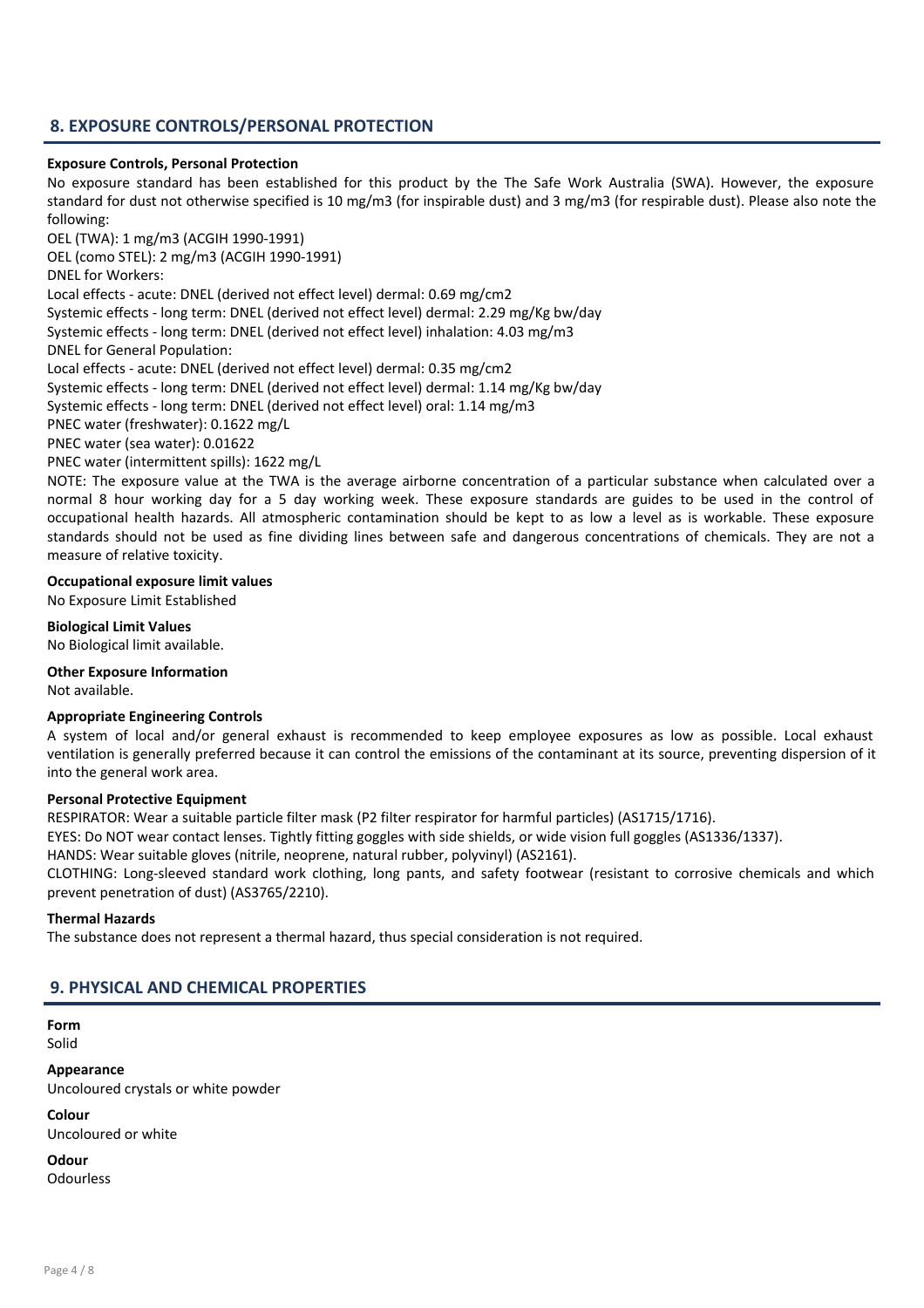Melting Point Not applicable (sublimes at >160 deg C)

Boiling Point Not applicable (sublimes at >160 deg C)

Solubility in Water 108g/L (25C)

Specific Gravity Not available

pH 1.3 (1% solution)

Vapour Pressure Not applicable

Flash Point Decomposition Temperature >160C

Flammability Combustible solid.

# 10. STABILITY AND REACTIVITY

#### Reactivity

On contact with hot surfaces or flames this substance decomposes forming formic acid and carbon monoxide. The solution in water is a medium strong acid.

### Chemical Stability

Product is stable under normal conditions of use, storage and temperature.

#### Conditions to Avoid

Minimise exposure to air and moisture to avoid degradation.

Incompatible materials

Alkaline solutions, ammonia, halogenates, oxidising agents, metals, water, heat.

#### Hazardous Decomposition Products

Hazardous decomposition products may include carbon monoxide, carbon dioxide, and formic acid.

#### Possibility of hazardous reactions

Reacts violently with strong oxidants causing fire and explosion hazard. Reacts with some silver compounds to form explosive silver oxalate. Attacks some forms of plastic.

# 11. TOXICOLOGICAL INFORMATION

#### Toxicology Information

Oxalic acid is classified as harmful by oral and dermal route and it entails a risk of serious damage to the eye.

Toxicity endpoints and outcome of the effects assessment:

Absorption: The primary health effect of oxalic acid is local irritation due to a pH shift. Therefore, absorption is not a relevant parameter for the effects assessment.

Acute Toxicty: Oxalic acid Oral and Dermal Actutely toxic cat. 4

Oral LD50 Rat: >375 mg/Kg bw (according to the method of Smyth)

Dermal LD50 Rabbit: >20000 mg/Kg bw (Pesticide Action Network, North America)

Repeated Dose Toxicity:

Toxicity of Oxalic acid via the oral route is addressed by LOAEL of 150 mg/Kg bw/day.

Toxicity of Oxalic acid via the dermal route is not considered as relevant in the view of the anticipated insignificant absorption through the skin.

Toxicity of Oxalic acid via inhalation is not considered as relevant.

Therefore, classification of Oxalic acid for toxicity upon prolonged exposure is not required.

Mutagenicity:

Bacterial reverse mutation assay (Ames test, OECD 471): Negative.

Mammalian chromosome aberration test: Negative.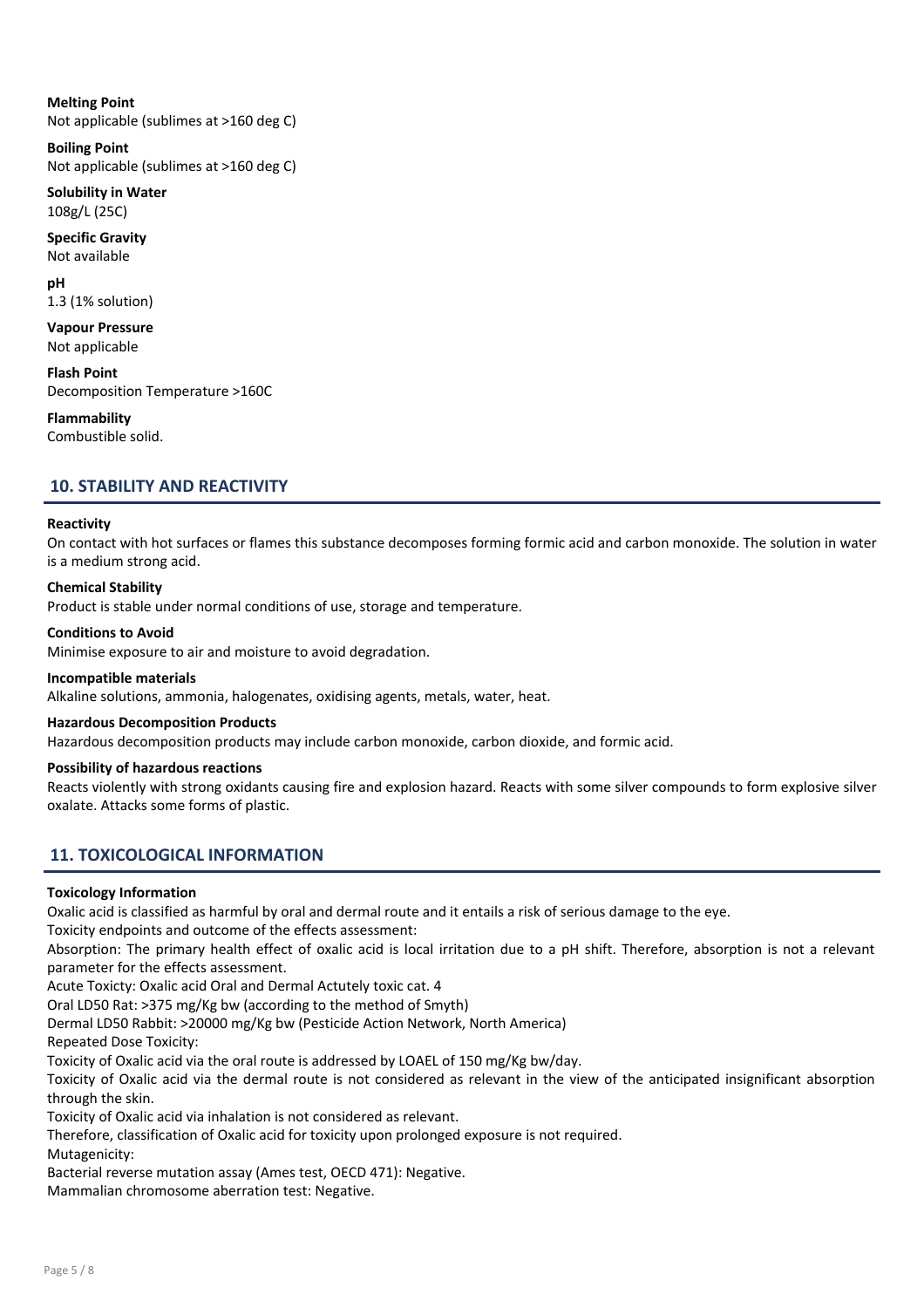Oxalic acid is void of any genotoxic potential.

Classification for genotoxicity is not warranted.

Carcinogenicity:

Oxalic acid is not considered as carcinogenic.

Human epidemiological data support lack of any carcinogenic potential of oxalic acid.

Classification for carcinogenicity is not warranted.

Toxicity for Reproduction:

Oxalic acid is not toxic to reproduction (experimental result, mouse).

Human epidemiological data support lack of an potential for reproductive toxicity of oxalic acid.

Classification for reproductive toxicity according to regulation (EC) 1272/2008 is not required.

#### Ingestion

Corrosive. Toxic. May cause burns of the mouth and oesphagus, nausea, gastroenteritis and shock. Absorption can occur causing systematic poisoning. Symptoms may include headache, weak pulse and muscle cramps, May cause kidney damage.

### Inhalation

Moderately corrosive - may cause burns and desquamation to respiratory tract.

### Skin

An irritant to the skin. May cause redness, pain and burn to the skin. May be absorbed through the skin.

# Eye

Oxalic acid entails a risk of serious damage to the eye (OECD 405, Rabbit). Based on experimental results, oxalic acid requires classification as severely irritating to the eye [R41, Risk of serious damage to eye; Eye Damage 1 (H318 - Causes serious eye damage) ].

# Chronic Effects

Prolonged inhalation of mist may cause inflammation of the upper respiratory tract. Skin contact may cause dermatitis. May cause kidney damage, cyanosis of the fingers and possible ulcerations.

# 12. ECOLOGICAL INFORMATION

# **Ecotoxicity**

Acute/Prolonged toxicity to fish:

LC50 (96hr) for freshwater fish: 160 mg/L (Deutsche Einheitsverfahren zur Wasser, Abwasser und Schlamm-Untersuchung) Acute/Prolonged toxicity to aquatic invertibrates:

EC50 (48hr) for freshwater invertibrates: 162.2 mg/L (OECD 202, Daphnia)

Acute/Prolonged toxicity to aquatic plants:

Toxicity threshold (8 days) for freshwater algae: 80.0 mg/L

Chronic Toxicity to aquatic organisms:

The long term aquatic toxicity study on aquatic invertibrates shall be considered if the substance is poorly water soluble and oxalic acid is soluble in water. Also oxalic acid presents a low toxicity for the short term test.

Toxicity to soil dwelling organisms:

The oxalic acid is not supposed to be directly applied to the soil and an indirect exposure to soil via sewage sludge transfer is unlikely since the substance is readily biodegradable. As oxalic acid is considered as "readily biodegradable", it can be assumed that it will be biodegraded within the STP process and as a consequence a transfer to the soil compartment is not expected. Therefore, no tests on terrestrial organisms are provided.

Toxicity to terrestrial plants:

EC50 (72hr for terrestrial plants: 8 mM) General effect:

Oxalic acid has a low logKow and is readily biodegradable. The substance cannot be classified as hazardous for the environment.

# Persistence and degradability

Oxalic acid is readily biodegradable, meeting the 10 day window. The biodegradation in seawater occurs at the same rate. Also the anaerobic biodegradation occurs rapidly.

#### **Mobility**

Transport through the medium is rate-limiting. Degradation after 30 days at 20 deg C is up to 73% (based on CO2 evolution). Oxalic acid is easily biodegradable in soil.

#### Environmental Fate

Do NOT let product reach waterways, drains and sewers.

Results of PBT and vPvB assessment: The hazard assessment of oxalic acid reveals neither a need to classify thesubstance as dangerous to the environment, nor is it a PBT or vPvB substance, nor are there any further indications that the substance may be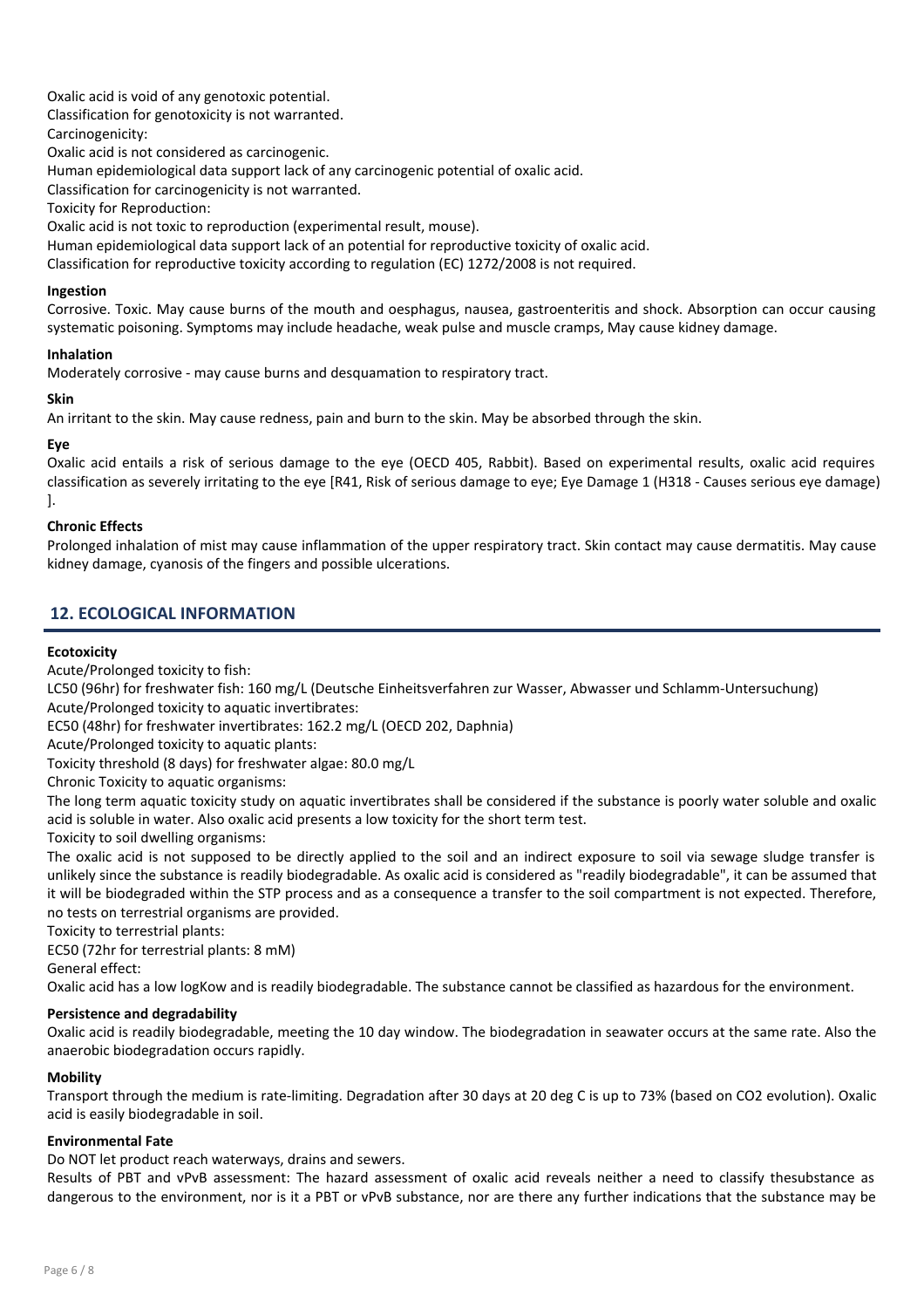#### hazardous to the environment.

#### Bioaccumulative Potential

Not relevant for oxalic acid because this substance is readily biodegradable and highly soluble in water, and logKow is negative.

#### 13. DISPOSAL CONSIDERATIONS

#### Disposal considerations

Disposal of oxalic acid should be in accordance with local and national legislation. Processing, use or contamination of this product may change the waste management options. Must not be disposed

together with household garbage. Do not allow product to reach sewage system. Dispose of container and unused contents in accordance with federal, state and local requirements. The used packing is only meant for packing this product. After usage, empty the packing completely

#### Waste Disposal

Contact a specialist disposal company or the local waste regulator for advice. Must not be disposed of together with household garbage. Do NOT allow product to reach sewage system. The used packing is only meant for packing this product. After usage, empty the packing completely.

## 14. TRANSPORT INFORMATION

#### Transport Information

Not regulated for transport of Dangerous Goods: ADG7, UN, IATA, IMDG

U.N. Number None Allocated

UN proper shipping name None Allocated

Transport hazard class(es) None Allocated

#### 15. REGULATORY INFORMATION

#### Regulatory information

Classified as hazardous according to criteria of GHS.

Poisons Schedule S6

#### 16. OTHER INFORMATION

#### Date of preparation or last revision of SDS December, 2016

#### Contact Person/Point

The Company has taken care in compiling this information. No liability is accepted whether direct or indirect from its application since the conditions of final use are outside the Company's control. The end user is obliged to conform to relevant government regulations and/or patent laws applicable in their respective States of Countries.

24-Hour Emergency Telephone: AUS: 1800 629 953 NZ: Poisons 0800 764 766,

#### Signature of Preparer/Data Service Technical Manager Tel. (08) 9337 4844

# END OF SDS

© Copyright Chemical Safety International Pty Ltd

Copyright in the source code of the HTML, PDF, XML, XFO and any other electronic files rendered by an Infosafe system for Infosafe SDS displayed is the intellectual property of Chemical Safety International Pty Ltd.

Copyright in the layout, presentation and appearance of each Infosafe SDS displayed is the intellectual property of Chemical Safety International Pty Ltd.